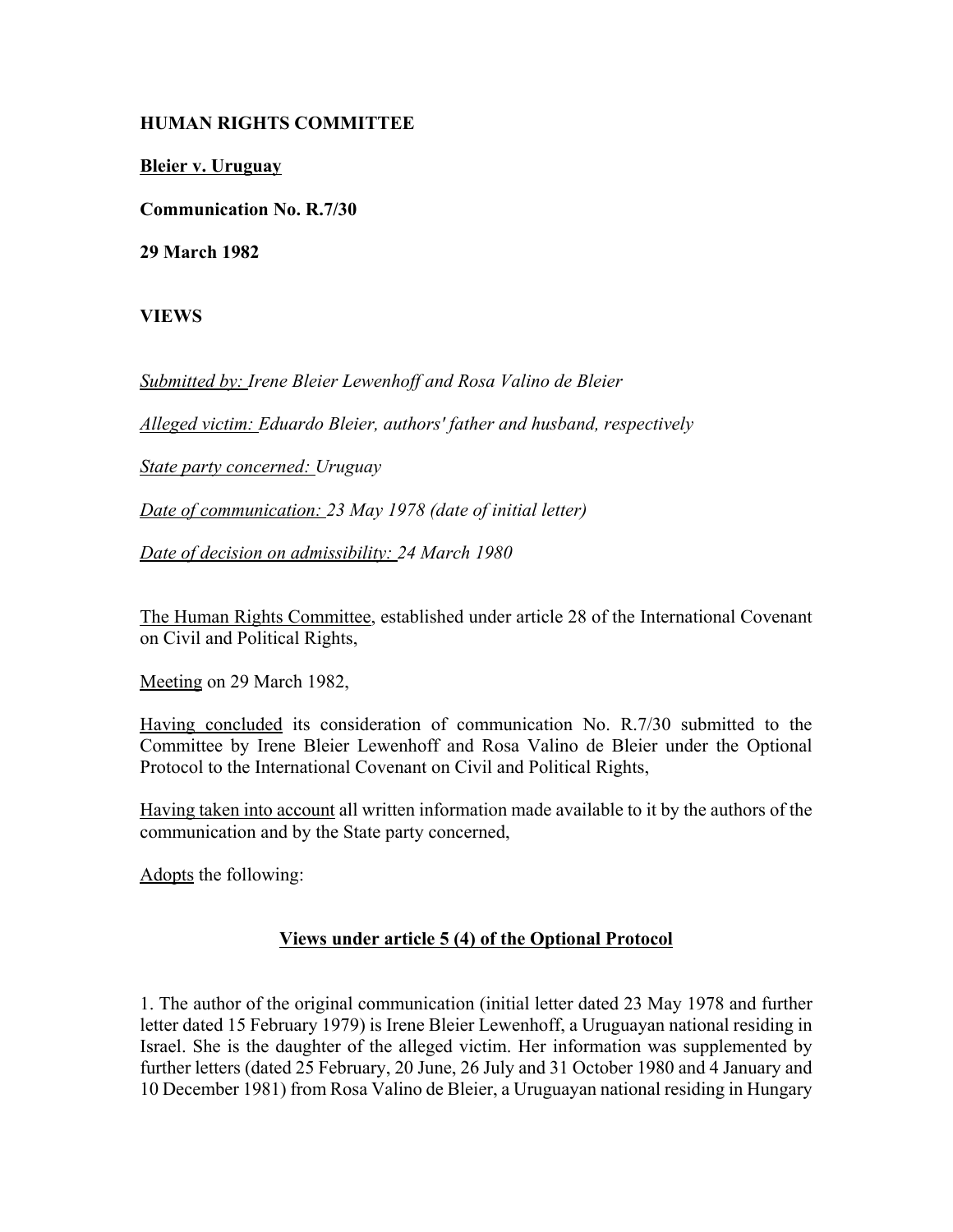who is the alleged victim's wife.

2.1 In her letter of 23 May 1978, the author, Irene Bleier Lewenhoff, states the following:

2.2 her father, Eduardo Bleier, was arrested without a court order in Montevideo, Uruguay, at the end of October 1975. The authorities did not acknowledge his arrest and he was held incommunicado at an unknown place of detention. Met father's detention was, however, indirectly confirmed because his name was on a list of prisoners read out once a week at an army unit in Montevideo where his family delivered clothing for him and received his dirty clothing. His name appeared on that list for several months until the middle of 1976. On 11 August 1976, "Communique No. 1334 of the Armed Forces Press Office" was printed in all the Montevideo newspapers requesting the general public to co-operate in the capture of 14 persons, among whom Eduardo Bleier was listed, "known to be associated with the banned Communist Party, who had not presented themselves when summoned before the military courts". The author also alleges that her father was subjected to particularly cruel treatment and torture because of his Jewish origin.

2.3 A number of detainees who were held, together with the author's father, and who were later allowed to communicate with their families or were released, gave independent but similar accounts of the cruel torture to which Eduardo Bleier was subjected. They generally agreed that he was singled out for especially cruel treatment because he was a Jew. Thus, on one occasion, the other prisoners were forced to bury him, covering his whole body with earth, and to walk over him. As a result of this treatment inflicted upon him, he was in a very bad state and towards December 1975 had to be interned in the Military Hospital.

2.4 At the time of the submission of the communication the author assumed that Eduardo Bleier was either detained incommunicado or had died as a result of torture. The author further states that since her father's arrest, owing to the uncertainty, there has been a complete disruption of family life. She also claims that the honour and reputation of her father were attacked in every possible way by the authorities, in particular by the publication of the above-quoted "communique".

2.5 The author maintains that in practice legal remedies do not exist in Uruguay. She claims that habeas corpus or other similar remedies cannot be invoked against arrests under the "prompt security measures". In the case of her father, all of the guarantees of amparo that could be invoked in penal proceedings were irrelevant, because he never appeared before any court; nor was he ever formally informed of the reasons for his arrest. The author claims that her father was arrested because of his political opinions.

2.6 She further states that the authorities never answered the numerous letters addressed to them by various personalities, institutions or organizations, asking for information about her father's situation. She adds that such silence might well indicate that her father died as a result of torture.

2.7 The author claims that the following provisions of the International Covenant on Civil and Political Rights have been violated by the Uruguayan authorities in respect of her father: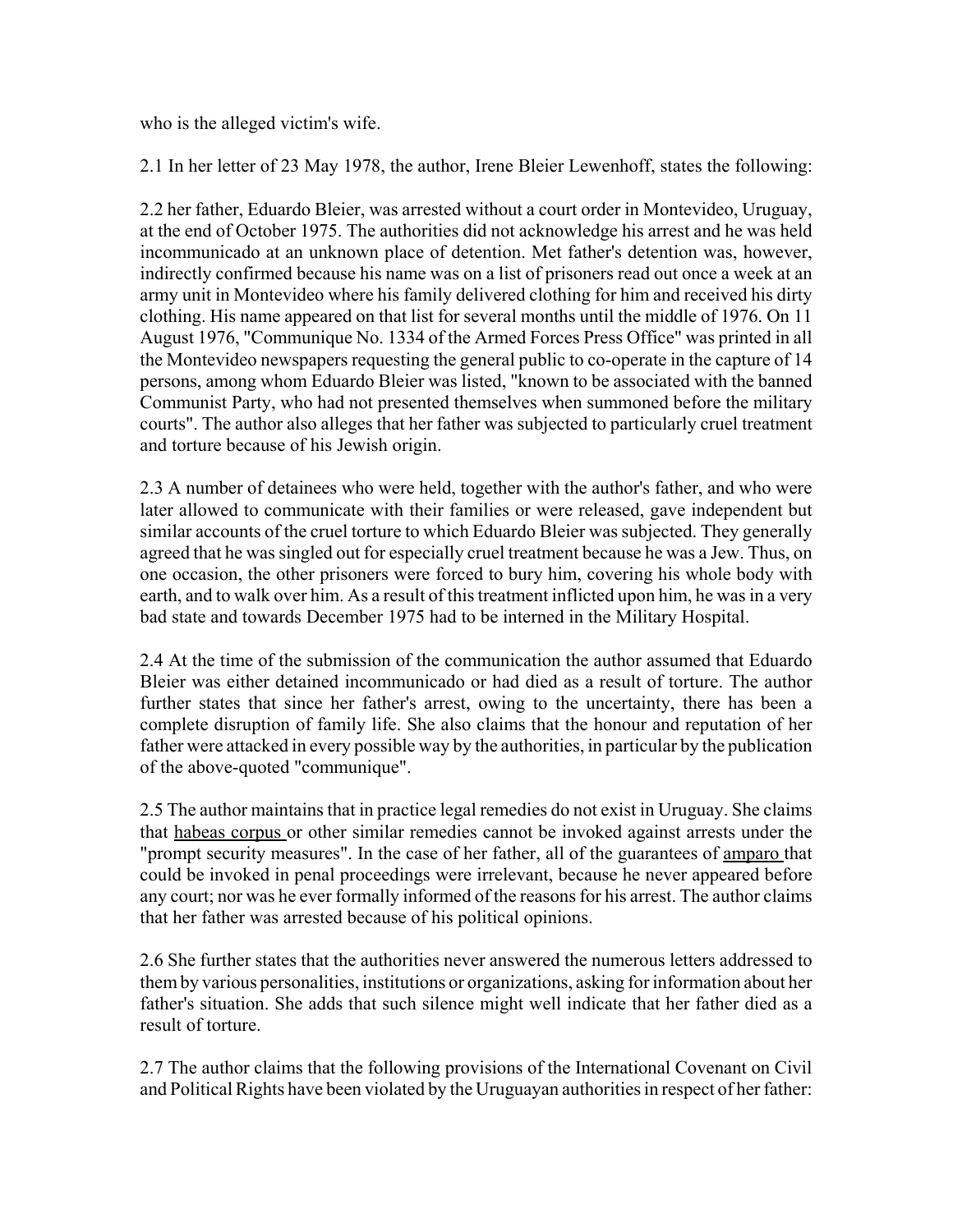articles 2, 3, 6, 7, 9, (1) (2) (3) (4) and (5), 10, 12 (2), 14, 15, 17, 18, 19, 25 and 26.

3. By its decision of 26 July 1978, the Human Rights Committee transmitted the communication under rule 91 of the provisional rules of procedure to the State party concerned, requesting information and observations relevant to the question of admissibility of the communication.

4. By a note dated 29 December 1978 the State party informed the Human Rights Committee that a warrant had been out for the arrest of Eduardo Bleier since 26 August 1976, as he was suspected of being connected with the subversive activities of the banned Communist Party and had gone into hiding ("wanted person No. 1,189").

5. In reply to the State party's submission of 29 December 1978, Irene Bleier Lewenhoff, by a letter dated 15 February 1979, stated that she had irrefutable proof of the arrest of her father and the treatment inflicted upon him during detention. She claims that she has had the opportunity to talk in various parts of the world with persons formerly imprisoned in Uruguay and that many of them spoke of her father and the barbarous torture to which he had been subjected.

6. By a letter dated 25 February 1980, Rosa Valino Bleier, the wife of the alleged victim, requested the Human Rights Committee to accept her as co-author of communication No. R.7/30 concerning her husband, Eduardo Bleier. She further confirmed all the basic facts as outlined in Irene Bleier Lewenhoff's communication of 23 May 1978. In addition, she stated that she has received many unofficial statements, the latest in December 1978, indicating that her husband was still alive. She claims that some of the persons who were imprisoned with her husband and witnessed his tortures and who have explained to her the facts in detail, have now left Uruguay. She further stated that in 1976, she submitted an application for habeas corpus to the military court, as a result of which she received a report saying that her husband had been "wanted" since August of the same year.

7. On 24 March 1980, the Committee decided:

(a) That the authors were justified in acting on behalf of the alleged victim by reason of close family connexion;

(b) That the communication was admissible in so far as it related to events which have allegedly continued or taken place after 23 March 1976 (the date of the entry into force of the Covenant and the Optional Protocol for Uruguay);

(c) That, in accordance with article 4 (2) of the Optional Protocol, the State party be requested to submit to the Committee, within six months of the date of the transmittal to it of this decision, written explanations or statements clarifying the matter and the remedy, if any, that may have been taken by it;

(d) That the State party be informed that the written explanations or statements-submitted by it under article 4 (2) of the Optional Protocol must relate primarily to the substance of the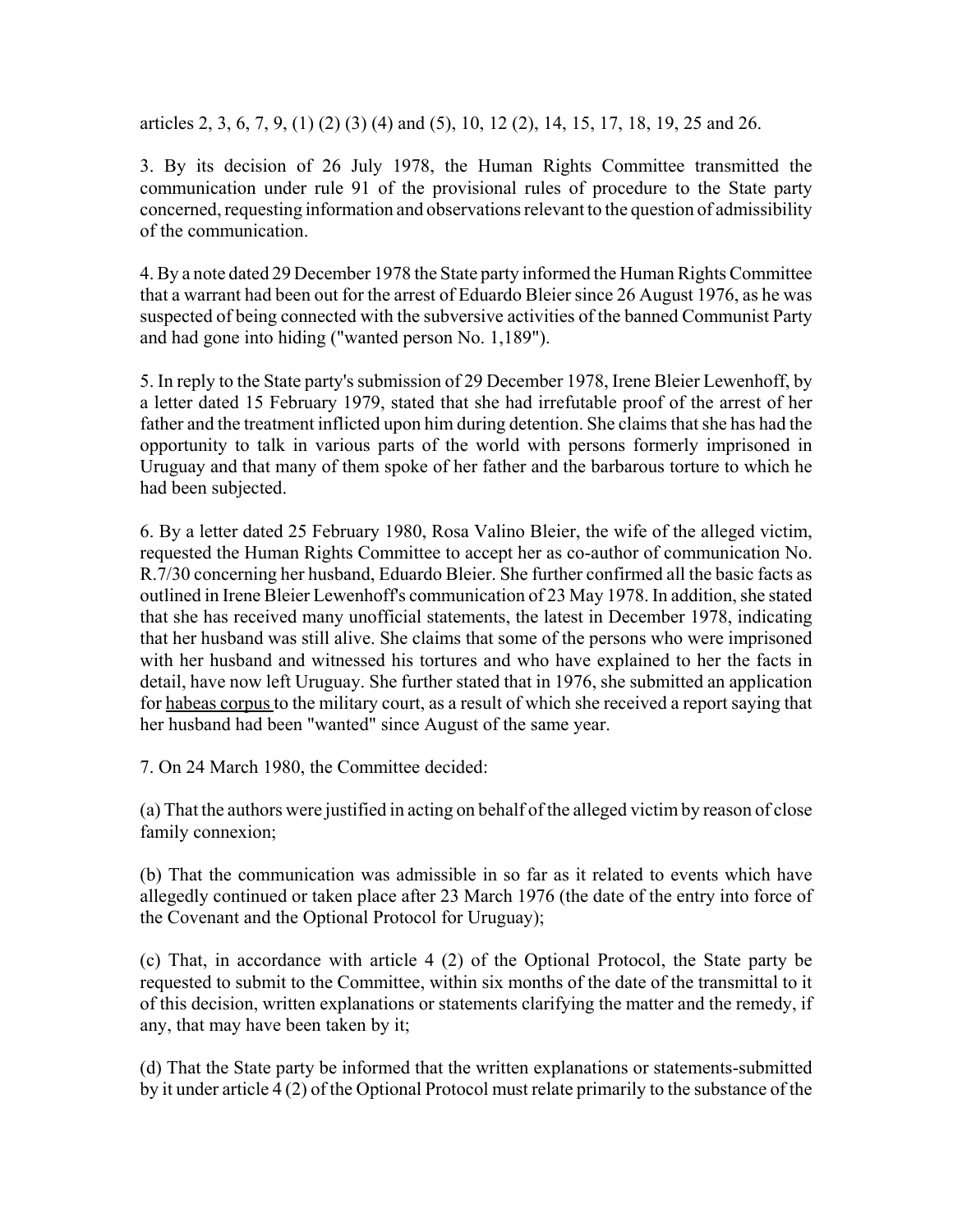matter under consideration. The Committee stressed that, in order to perform its responsibilities, it required specific responses to the allegation which had been made by the authors of the communication, and the State party's explanations of the actions taken by it;

(f) That the authors be requested to submit any additional detailed information available to them of Eduardo Bleier's arrest and treatment during detention, including statements from other prisoners who claim to have seen him in captivity in Uruguay.

8.1 In reply to the Committee's request for additional detailed information on Mr. Bleier's arrest and treatment, Rosa Valino de Bleier, in two letters dated 20 June and 26 July 1980, provided detailed information which she had obtained from other ex-prisoners who claimed to have seen her husband in captivity in Uruguay. She also included the text of testimonies on her husband's detention and ill-treatment. In one of the testimonies an eyewitness, Alcides Lanza Perdomo, a Uruguayan citizen, at present resident in Sweden as a political refugee, declared, inter alia, the following:

"I have known Mr. Eduardo Bleier personally since 1955; our acquaintance continued until 1975. Therefore my ability to identify him in person is beyond doubt. I was detained in Montevideo on 2 February 1976 and held until 1 July 1979 ... At the beginning of my imprisonment, on a date between 6 and 10 February 1976 which I cannot specify more exactly with any certainty, the events which I am about to relate took place. I was imprisoned in the barracks of Infantry Regiment No. 13, in C n Casavalle, Montevideo, held completely incommunicado and tortured along with other prisoners. On two or three occasions I struggled violently with the torturers and, driven by pain and desperation, snatched off the hood which I had to wear 111 the time.

"On those occasions I saw Eduardo Bleier, who was being subjected to savage torture by a group of men. I identified him quite clearly and positively, without the slightest doubt, and so confirmed my certainty that Mr. Bleier was there and was being tortured, because I had for a long time fully recognized his voice, both in its normal tone and in his heart-rending shrieks under torture;

"What I was able to see and hear showed that Mr. Bleier was being subjected to particularly brutal torture and continually insulted at the same time." a/

8.2 The additional information submitted by Rosa Valino de Bleier on 20 June and 26 July 1980 was transmitted to the State party on 23 June and 2 September 1980, respectively.

9. In its submission of 9 October 1980, the State party repeated what it had stated in its brief submission of 29 December 1978, namely, that a warrant was still out for the arrest of Eduardo Bleier, whose whereabouts, were still unknown. No information, explanations or observations were offered with regard to the various submissions from the authors concerning Mr. Bleier's detention.

10.1 With reference to operative paragraph 6 of the Committee's decision of 24 March 1980, Mrs. Rosa Bleier submitted on 31 October 1980 three further testimonies from persons who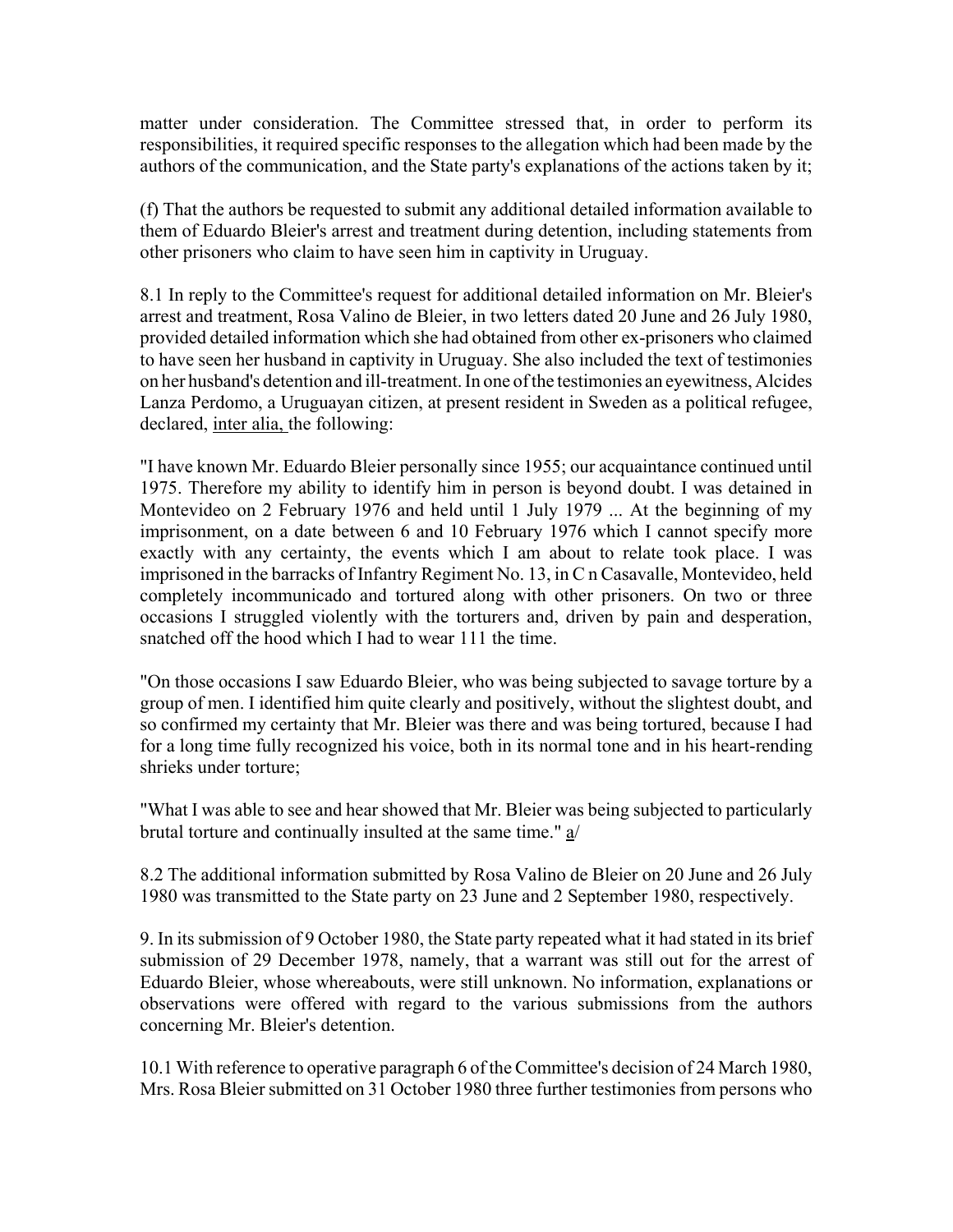claim to have seen Eduardo Bleier in detention. One of them, Manuel Pineiro Pena, a Spanish citizen, declared in Barcelona, Spain, on 24 September 1980:

"I was arrested in my house by an intelligence squad of the Uruguayan army in the early morning of 27 October 1975 and taken hooded to a private house used by this squad for all kinds of torture ... In this place, three days after my arrest, I heard for the first time the voice and cries of Eduardo Bleier as he was being tortured. I heard them again in the early days of November of the same year when I was transferred to the barracks of the 13th Infantry Battalion in Calle Instrucciones, where I could also see him through a small gap in the blindfold which covered my eyes during the first eight months of my detention and also because, for some 15 days, we were lying on the floor side by side ... Then, one night in early December, I heard them calling him as always by his number, which was 52, and they took him to the interrogation room; for hours his cries were heard, and then there came a moment when his cries ceased and we heard the medical orderly being summoned urgently."

10.2 Another witness, Vilma Antuney de Muro, a Uruguayan citizen residing in Sweden, testified that she had been arrested on 3 November 1975 and taken to the barracks of the 13th Infantry Battalion, where she first saw Bleier on 7 November.

"During the night of the same day we heard cries and saw Bleier falling down the stairs which led to the little room upstairs. When he reached the bottom, he sat up and said something to them for which he was beaten. On another day, between the cries of one of the worst torture sessions, I suddenly heard about six or seven people approaching, struggling with someone who clutched me for a moment and said, 'They want to kill me'. At that moment they trampled on one of my breasts and the pain forced me to sit up ... my blindfold slipped and I saw that some torturers were again taking Bleier upstairs."

10.3 These testimonies were transmitted to the State party on 17 February 1981. By note of 5 May 1981 the State party, referring to Mrs. Bleier's communications of 31 October 1980, reiterated its position that it did not know the whereabouts of Eduardo Bleier.

11.1 By an interim decision of 2 April 1981 the Human Rights Committee stated that before adopting final views in the matter,

"the Committee considers that it is the clear duty of the Government of Uruguay to make a full' and thorough inquiry (a) into the allegations concerning Mr. Bleier's arrest and his treatment while in detention prior to 26 August 1976, and (b) as to his apparent disappearance and the circumstances in which a warrant for his arrest was issued on 26 August 1976. The Committee urges that this should be done without further delay and that the Committee should be informed of the action taken by the Government of Uruguay and of the outcome of the inquiry".

11.2 The Committee based its interim decision on the following considerations;

"11. As to the merits of the case, the Committee had before it (i) detailed information, including statements of family members and eyewitness testimonies of persons who had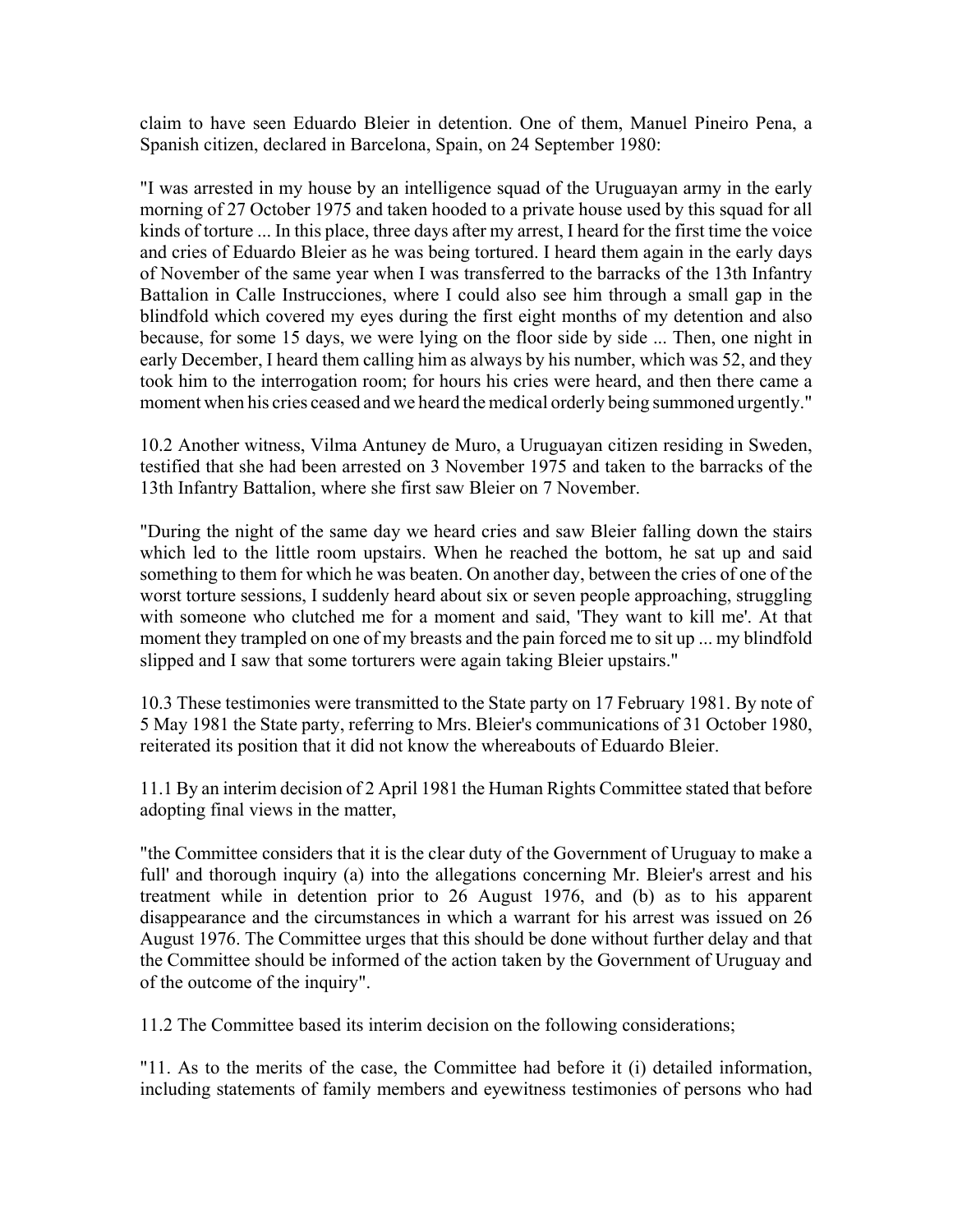been detained in Uruguayan prisons together with Eduardo Bleier and who were later released, concerning his detention and severe mistreatment in prison and later 'disappearance' and (ii) a brief categorical denial of Eduardo Bleier's detention by the Government of Uruguay, which, in the light of (i), is totally insufficient.

"12. The Committee cannot but give appropriate weight to the overwhelming information submitted by the authors of the complaint. This information tends to corroborate the author's allegation that Eduardo Bleier was arrested at the end of October 1975 in Montevideo, Uruguay. His detention would appear to be confirmed at that time by the authorities because his name was on a list of prisoners read out once a week at an army unit in Montevideo; it also appears to be confirmed by several fellow prisoners and other persons who had seen and talked to him in several identified detention centres in Uruguay. Also, several eyewitnesses have reported that Eduardo Bleier was subjected to severe torture during detention.

"13. The failure of the State party to address in substance the serious allegations brought against it and corroborated by unrefuted information, cannot but lead to the conclusion that Eduardo Bleier is either still detained, incommunicado, by the Uruguayan authorities or has died while in custody at the hands of the Uruguayan authorities."

12. By a note of 14 August 1981 the State party submitted the following observations on the Committee's interim decision of 2 April 1981:

"the Government of Uruguay wishes to state that, in paragraph 13 of that document, the Committee displays not only an ignorance of legal rules relating to presumption of guilt, but a lack of ethics in carrying out the tasks entrusted to it, since it so rashly arrived at the serious conclusion that the Uruguayan authorities had put Eduardo Bleier to death. The Committee, whose purpose is to protect, promote and ensure respect for civil and political rights, should bear in mind that this task should always be carried out under the rule of law in accordance with its mandate and the universally accepted procedures concerning such matters as guilt and presumption of guilt."

13.1 The Human Rights Committee cannot accept the State party's criticism that it has displayed an ignorance of legal rules and a lack of ethics in carrying out the tasks entrusted to it or the insinuation that it has failed to carry out its task under the rule of law. On the contrary, in accordance with its mandate under article 5 (1) of the Optional Protocol, the Committee has considered the communication in the light of the information made available to it by the authors of the communication and by the State party concerned. In this connexion the Committee has adhered strictly to the principle audiatur et altera pars and has given the State party every opportunity to furnish information to refute the evidence presented by the authors.

13.2 The Committee notes that the State party has ignored the Committee's repeated requests for a thorough inquiry into the authors' allegations.

13.3 With regard to the burden of proof, this cannot rest alone on the author of the communication, especially considering that the author and the State party do not always have